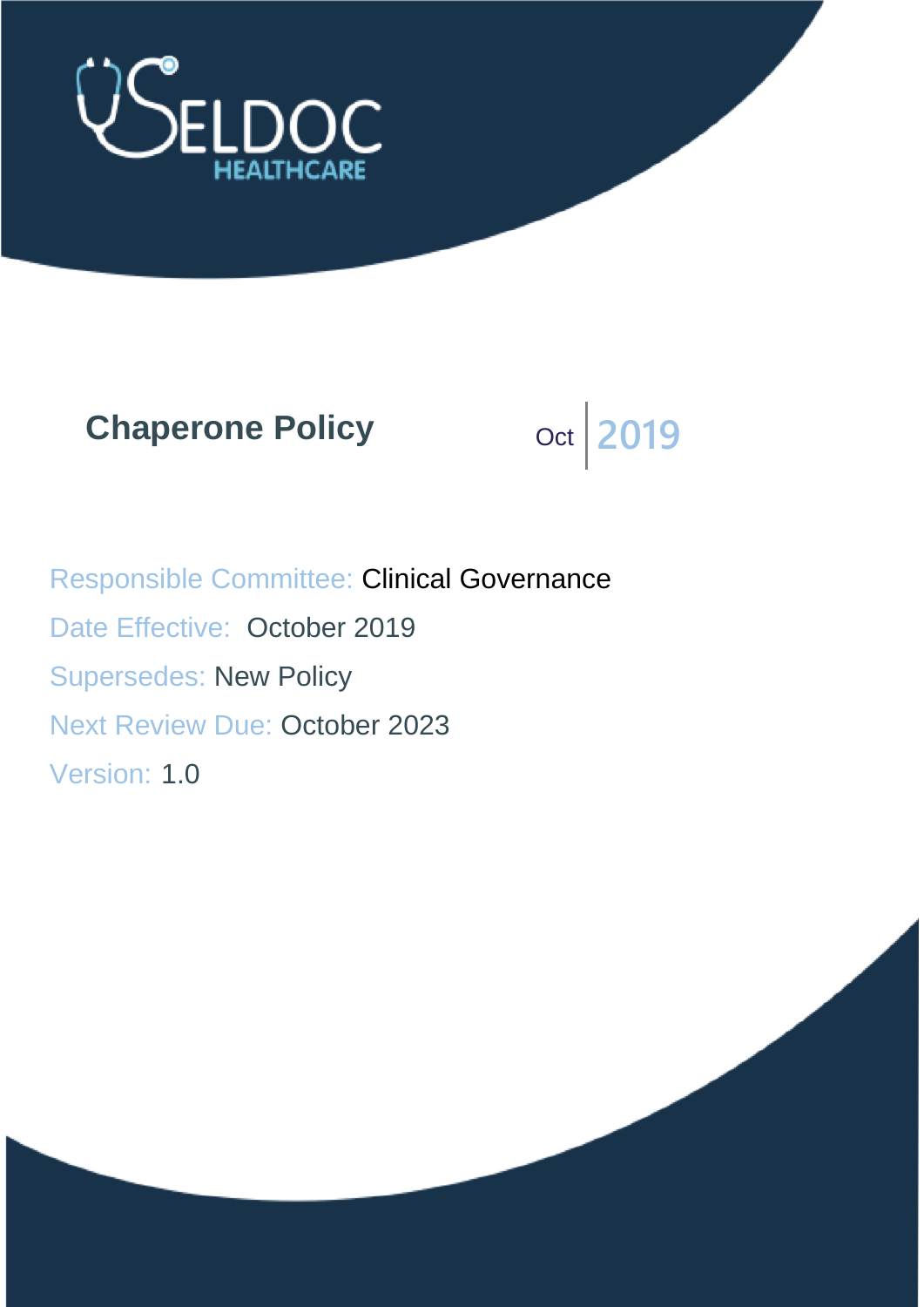## **1 Introduction**

SELDOC Healthcare, in keeping with its organisational ethos, is committed to the provision of safe, high quality services, where both patients and workforce can be confident that best practice is being followed and the safety of patients and workforce is of utmost importance.

**1.1** This policy is for the protection of both patients and staff and aimed at providing practical advice to health professionals working in a variety of locations where availability of a chaperone may not always be possible. This guidance should always be followed.

**1.2** The policy is based on the key principles of communication and record keeping. Comprehensive patient records will ensure that the health professional /patient relationship is maintained and act as a safeguard against formal complaints, or in extreme cases, legal action.

**1.3** This policy should not be seen to replace any other professional guidance or organisational polices.

**1.4** For many patients, respect, explanation, consent and privacy takes precedence over the need for a chaperone. The presence of a chaperone does not negate the need for adequate explanation and courtesy and does not provide full assurance that the procedure or examination is conducted appropriately.

**1.5** However, SELDOC Healthcare recognises that all medical consultations, examinations and investigations may be potentially distressing for patients, particularly where examinations require the patient to undress or where the examination is of an intrusive or intimate nature.

**1.6** To help avoid misunderstandings and to minimise embarrassment for all concerned during intimate examinations or procedures, this guidance has been devised.

**1.7** This policy is therefore in place for the benefit of both patients, staff and health professionals and adheres to local and national guidance.

#### **2 Background**

Outcomes following the recent Public Inquiries, such as the Richard Neale Inquiry (Department of Health 2004), and Clifford Ayling Inquiry (Department of Health 2004), Veritas Report 2015, and recent made a number of recommendations regarding the use of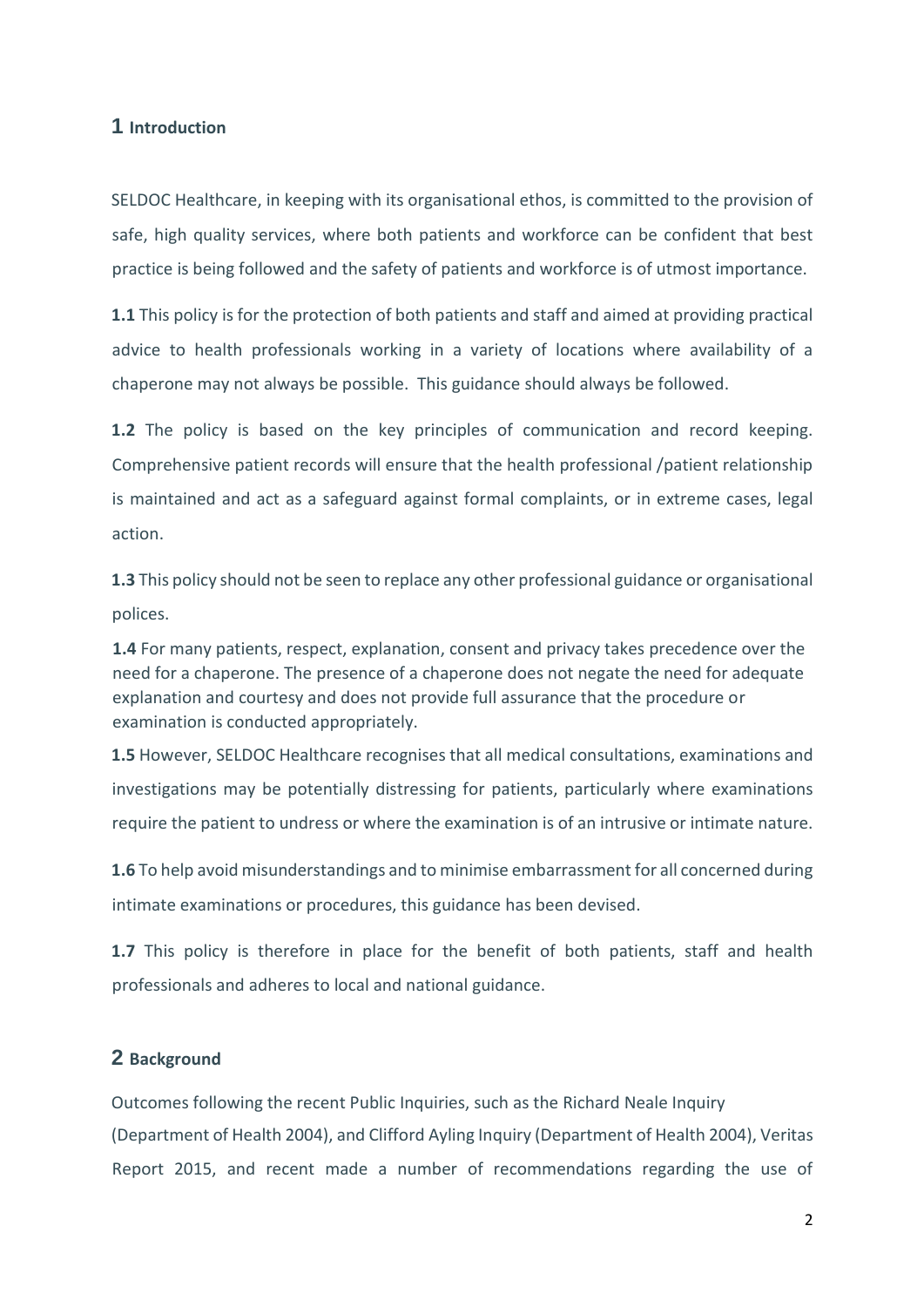chaperones in primary or community care settings. These do however need to be considered, in the light of practicality and suitability within the primary / community setting, especially for Out of hours and in hours visiting GPs and clinicians.

**2.1** Chaperones are most often required or requested where a male examiner is carrying out an intimate examination or procedure on a female patient. Whilst SELDOC Healthcare acknowledges a chaperone should be offered to all patients for intimate examination, and where possible this will be done, there may be times when a chaperone may not be available. This policy describes the options available to clinicians in these circumstances.

**2.2** Intimate examinations are not a part of the regular activities and the usual degree of contact or the extent of any examination of the patient will be very low. Nonetheless, patients should be given adequate information and explanation as to why any examination or procedure is required.

**2.3** The Clinician should not assume that the patient understands why certain examinations are being conducted or why they are done in a certain manner.

**Examples** 

Patients need to be told why both breasts are examined when they may complain of a lump in only one,

**or** 

Why a vaginal examination may be necessary if a woman complains of abdominal pain,

**or** 

Why the testes may be examined in a child with abdominal pain.

**2.4** Health Care Professionals should be aware that intimate examinations might cause anxiety for both male and female patients whether or not the examiner is of the same gender as the patient.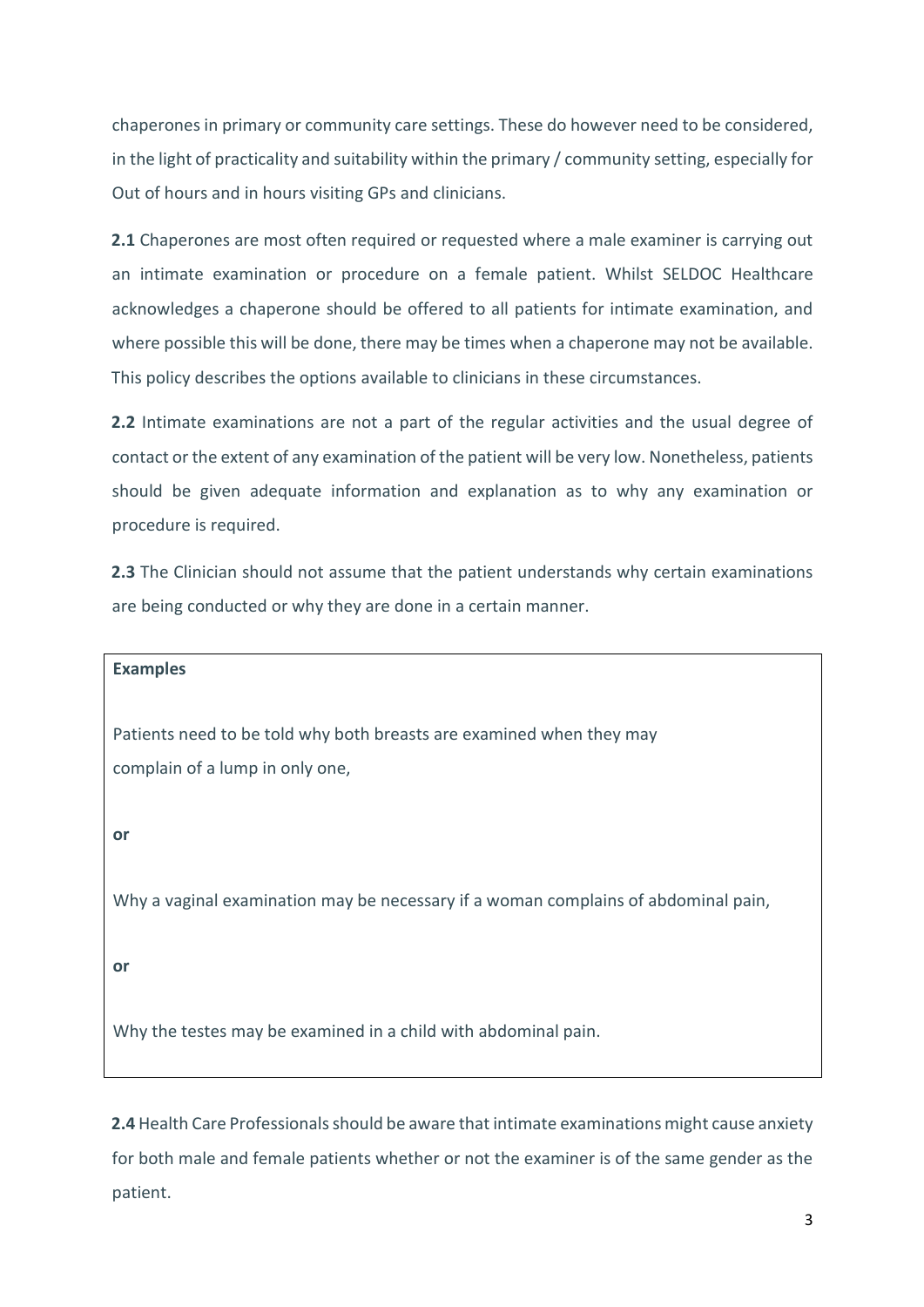**2.5** Healthcare professionals should remember that they are at an increased risk of their actions being misconstrued or misinterpreted if they conduct intimate examinations where no other person is present. High quality contemporaneous record keeping i.e. taking a history and recording such should justify the need for any subsequent examination.

A checklist to follow is attached at Appendix 1

## **3 Scope**

This policy applies to all healthcare professionals working for SELDOC Healthcare who undertake patient consultations, examinations or procedures, and applies to any /all care environments that SELDOC Healthcare is commissioned for provision of services. This policy will be circulated to all clinical staff to raise awareness.

**3.1** Whether a health professional is carrying out home visits or working alone in a surgery or Urgent Care Centre, the offer of chaperones should still apply. In cases where a chaperone is required but not available i.e. for intimate examinations, it is advisable to reschedule the examination to enable the presence of another colleague either at the home visit or at the clinic base. Where this is not an option, i.e. where the situation is urgent, then communication and record keeping are paramount. Patient safety must remain the priority at all times.

### **4 Respect and Dignity**

- All Health professionals and staff need to introduce themselves and at all times wear their identity badge which includes name status and designation
- Patients will at all times be treated with respect and dignity, regardless of age, gender, religion, sexual orientation, disability or race
- Communication between staff and clients will always be of a respectful nature that is use of full title until otherwise requested or agreed by the patient/client
- Services will be delivered based on the needs of the patient/client and not as a requirement of the routine practice of staff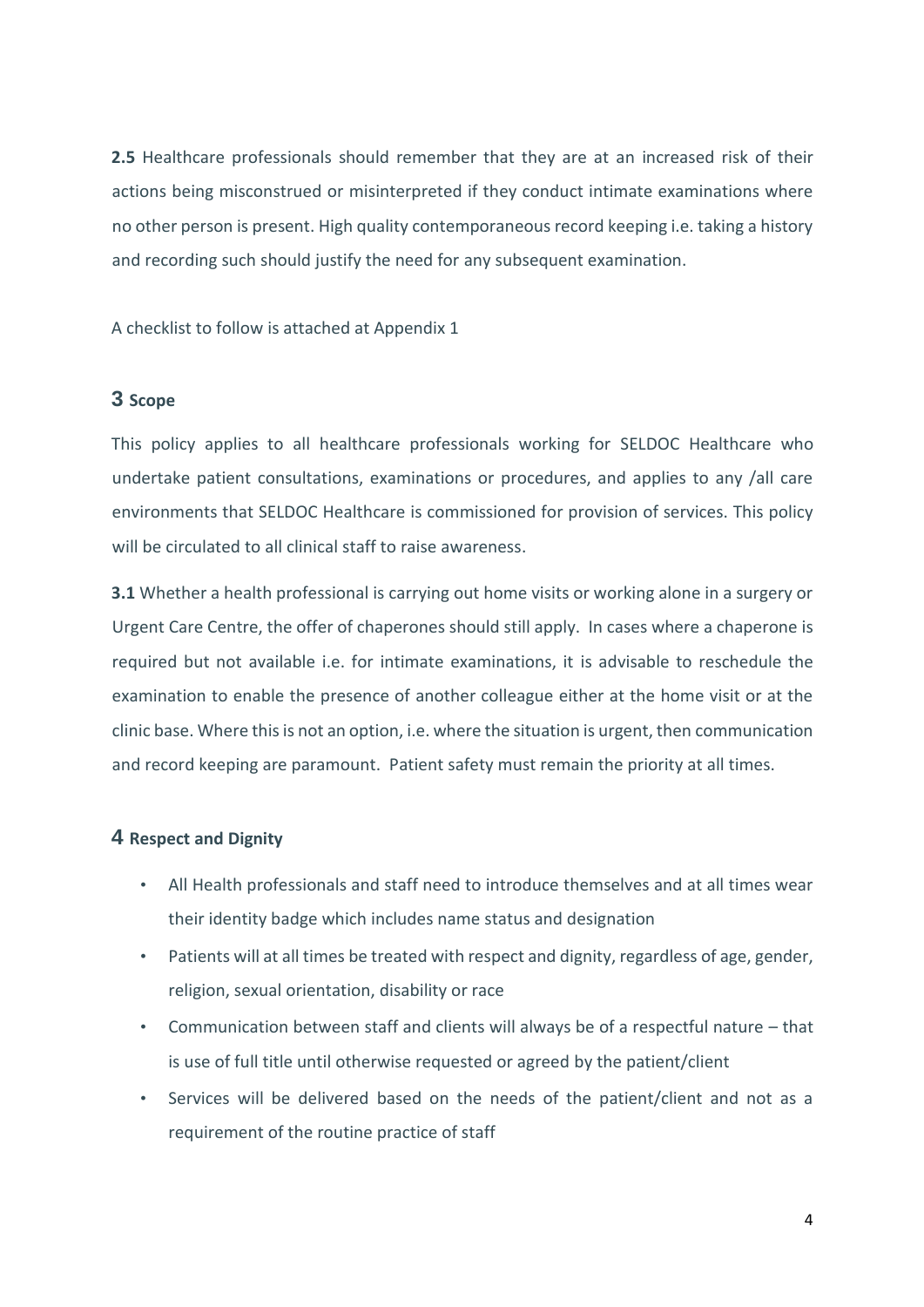- The patient/client will be considered in all aspects of their care planning and his or her carer when appropriate
- Staff will encourage patients/clients to be self-caring wherever possible
- Patients undergoing examinations should be allowed the opportunity to limit the degree of nudity by uncovering for example only that part of the anatomy that requires investigation by use of a drape or sheet where possible.

## **5 Roles and Responsibilities**

It is the responsibility of the Clinician to be aware of this policy. The clinician also has a responsibility to ensure accurate records are kept of the clinical contact, which also include records regarding the refusal of a chaperone where appropriate.

Misunderstandings may occur during the following:

- gynaecological / intimate examinations or procedures.
- When examining the upper torso of a female patient.
- For patients with a history of difficult or unpredictable behaviour.
- For unaccompanied children.
- For adults who lack capacity please see Appendix 2 -Mental Capacity Act Quick reference guide.

**5.1** A chaperone should usually be a health professional. If not available then a non-clinician who has completed their chaperone training may be an acceptable alternative; but this must be explained to and accepted by the patient. The clinician must also themselves be satisfied that the chaperone will:

- a. be sensitive and respect the patient's dignity and confidentiality
- b. reassure the patient if they show signs of distress or discomfort
- c. be familiar with the procedures involved in a routine intimate examination
- d. stay for the whole examination and be able to see what the clinician is doing, if practical
- e. be prepared to raise concerns if they are concerned about the doctor's behaviour or actions.

A relative or friend of the patient is not an impartial observer and so would not usually be a suitable chaperone, but you should comply with a reasonable request to have such a person present as well as a chaperone. (General Medical Council 2013).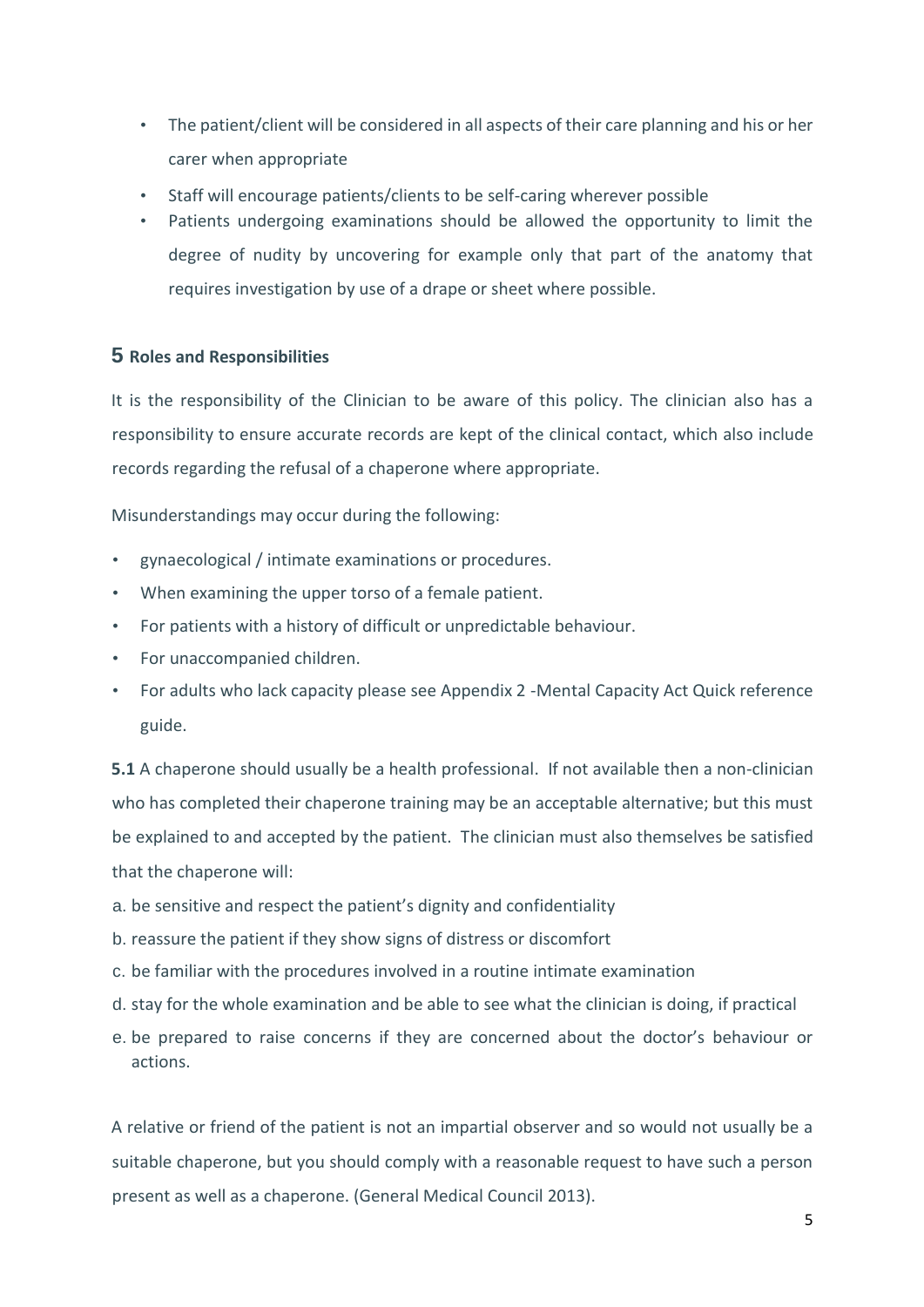**5.2** If the patient requests a chaperone and there is no one immediately available, they should be offered the choice of re-booking with their family GP or waiting until a chaperone can be found, or if at UCC or walk-in clinic, re-booking for another day when arrangements for a chaperone can be put in place.

**It is acceptable for a doctor (or other appropriate member of the health care team) to perform an intimate examination without a chaperone if the situation is life threatening or speed is essential in the care or treatment of the patient. This should be recorded in the patients' medical records** 

**5.3** If the clinician feels that the examination cannot proceed without a chaperone and the patient declines one then it is acceptable for the clinician not to proceed with the examination providing that this does compromise patient safety. Alternatives in this situation include:

- asking a colleague of the same gender as the patient to review the patient
- onward referral of the patient to secondary care
- deferring the examination until the patient can see their own GP

At all times patient safety must be the priority and any actions must not compromise this.

#### **6 Communication and Record Keeping**

The most common cause of patient complaints is a failure on the patient's part to understand what the health professional was doing in the process of treating them. The GMC receives many complaints from patients who feel doctors have behaved improperly or roughly during intimate examinations

**6.1** It is essential that an explanation is given to the patient on the nature of any intimate examination and offers them a choice whether to proceed with that examination at that time. This will enable the patient to raise any concerns or objections or give an informed consent to continue with the examination.

**6.2** If the patient expresses any doubts or reservations about the procedure and the health professional feels the need to reassure them before continuing then it would be good practice to record this in the patient's notes. The records should make clear from the history that an examination was necessary.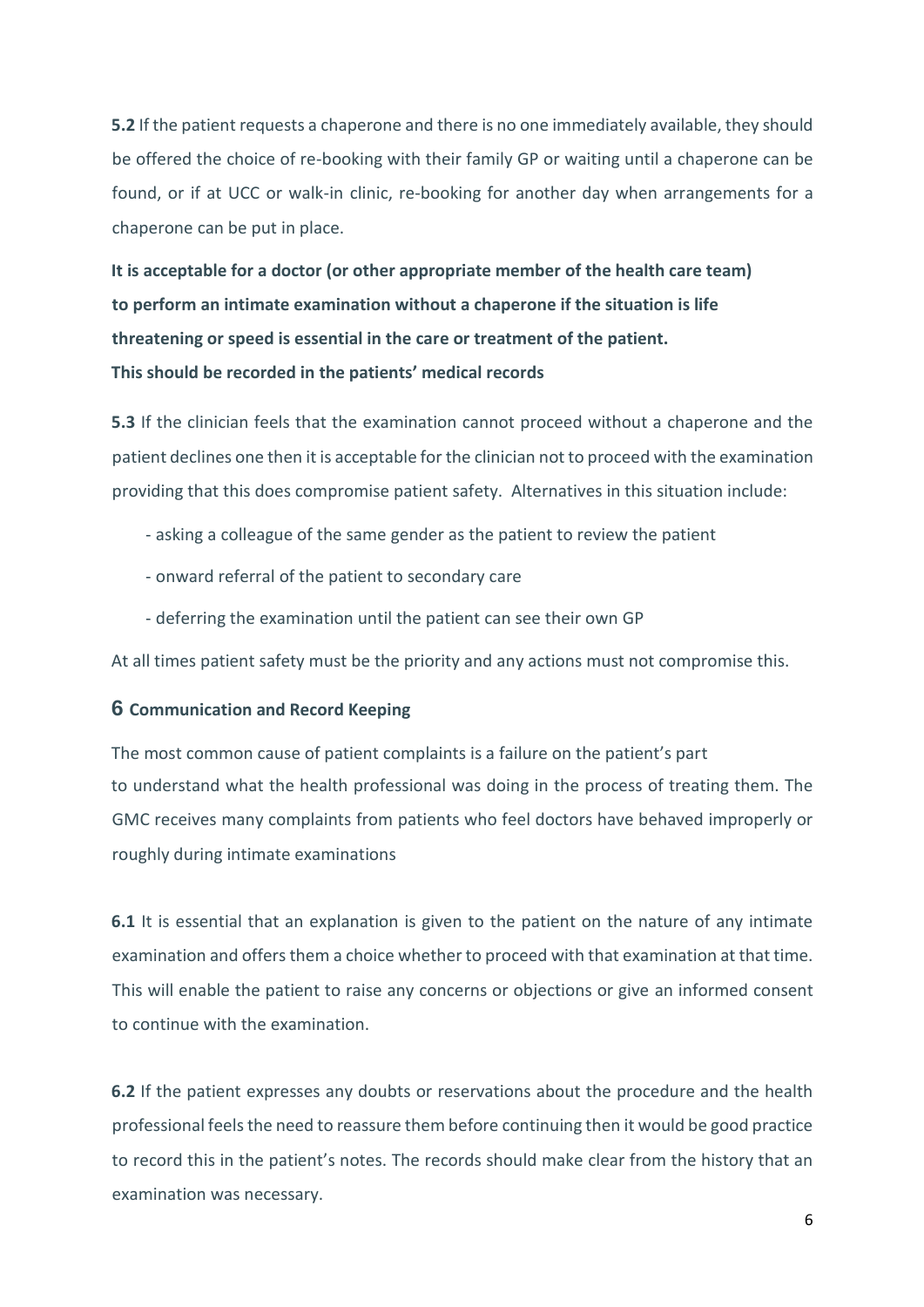**6.3** In any situation where concerns are raised, or an incident has occurred, and a report is required this should be completed immediately after the consultation.

# **7 Children**

A chaperone would normally be a parent or carer, or someone trusted and chosen by the child. The age of consent is 16 years, but for a minor who is considered to be Fraser competent, the guidance relating to adults applies.

In situations where Child Protection issues are a concern, the SELDOC Healthcare Safeguarding Policy should be followed.

### **8 Special Circumstances, Learning Difficulties/Mental Health**

#### **Problems**

Special circumstances may present where more explicit consent is required prior to intimate examinations or procedures, such as where the individual concerned is a minor, has special educational needs or does not have the capacity to consent.

**8.1** In these circumstances health professionals should refer to the SELDOC Healthcare Consent Policy for specific details relevant to their working environment and discuss with the Medical Director, Mental Health Leads and Line Manager for advice and guidance.

**8.2** Where capacity is affected a familiar individual such as a family member or carer may be the best chaperone. A careful, simple and sensitive explanation of the technique for the examination/procedure is vital.

**8.3** Adult patients with learning difficulties or mental health problems who resist any intimate examination or procedure must be interpreted as refusing to give consent.

**8.4** In such circumstances the procedure must be abandoned (unless the patient has been sectioned).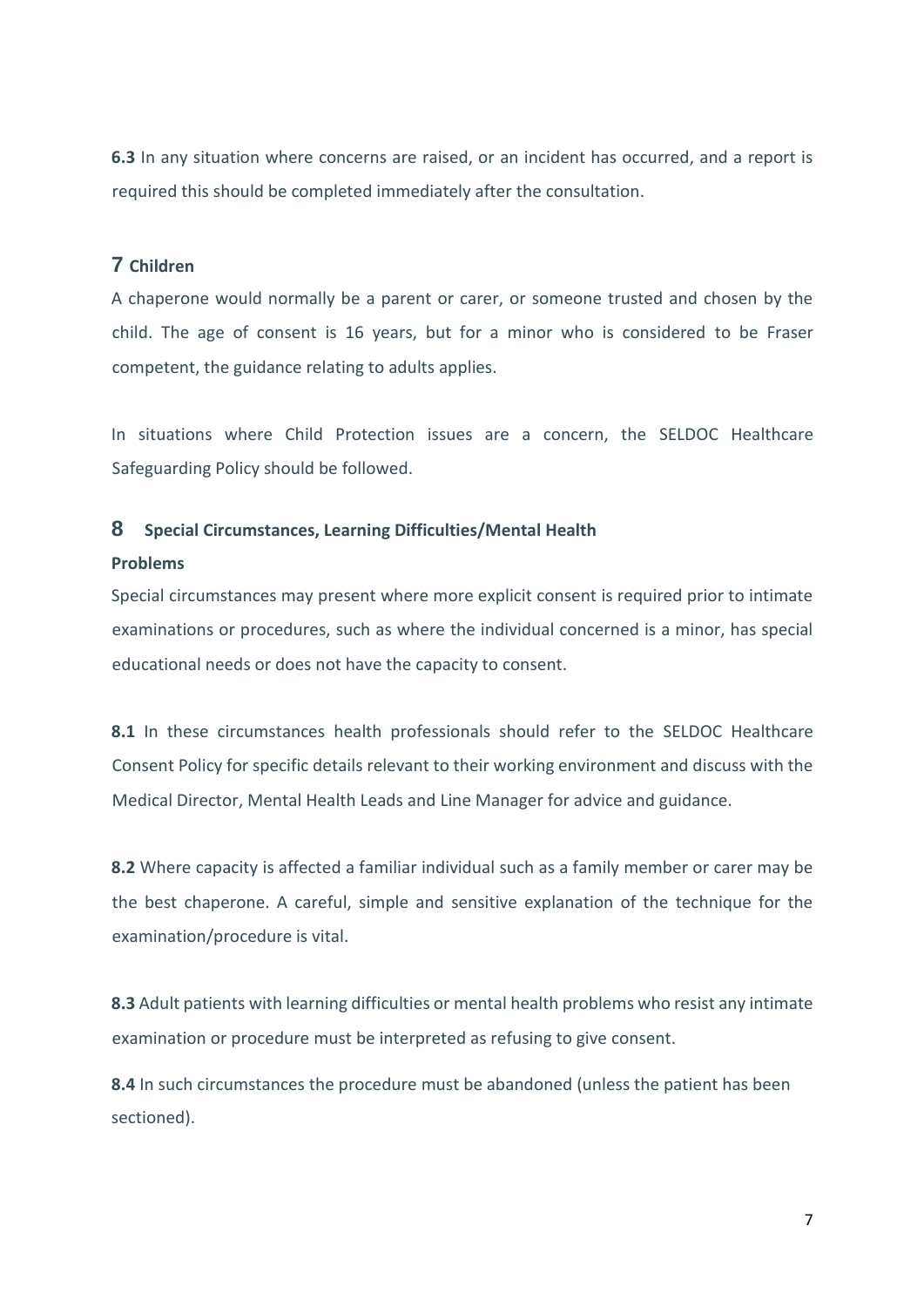### **9 Religion, Ethnicity or Culture**

Intimate examinations may compromise patient's cultural or religious beliefs. Communication is therefore vital in establishing any patient concerns or reservations. Health professionals should seek to reassure patients and limit the degree of nudity and uncover only the part of the anatomy that is to be examined.

Language barriers may also be an issue if the healthcare professional is unsure of the patient's understanding. An interpreter, if available, could act as an informal chaperone.

## **10 Consent**

When a patient allows a health professional into their home, it is taken for granted that they are seeking or accepting treatment, and this implies that the consent to the recommended treatment by the health professional is given.

- **10.1** However, it is wise before proceeding with an examination, to always seek to obtain, by word or gesture, some explicit indication that the patient understands the need for examination and agrees to it being carried out. Consent should always be appropriate to the treatment or investigation being carried out.
- **10.2** Where more explicit consent is required prior to intimate examinations or procedures, such as an individual who is a minor or has special educational needs, staff should refer to the Consent Policy.

In the case of any victim of an alleged sexual attack, valid written consent must be obtained for the examination and collection of forensic evidence. In situations where abuse is suspected, great care and sensitivity must be used to allay fears of repeat abuse.

## **11 During the Examination/Procedure**

During an intimate examination surgical gloves must be worn. The glove is a physical barrier, keeping the examination on a clinical basis and reducing the possibility of sexual connotations. It also prevents cross infection between health professional and patient.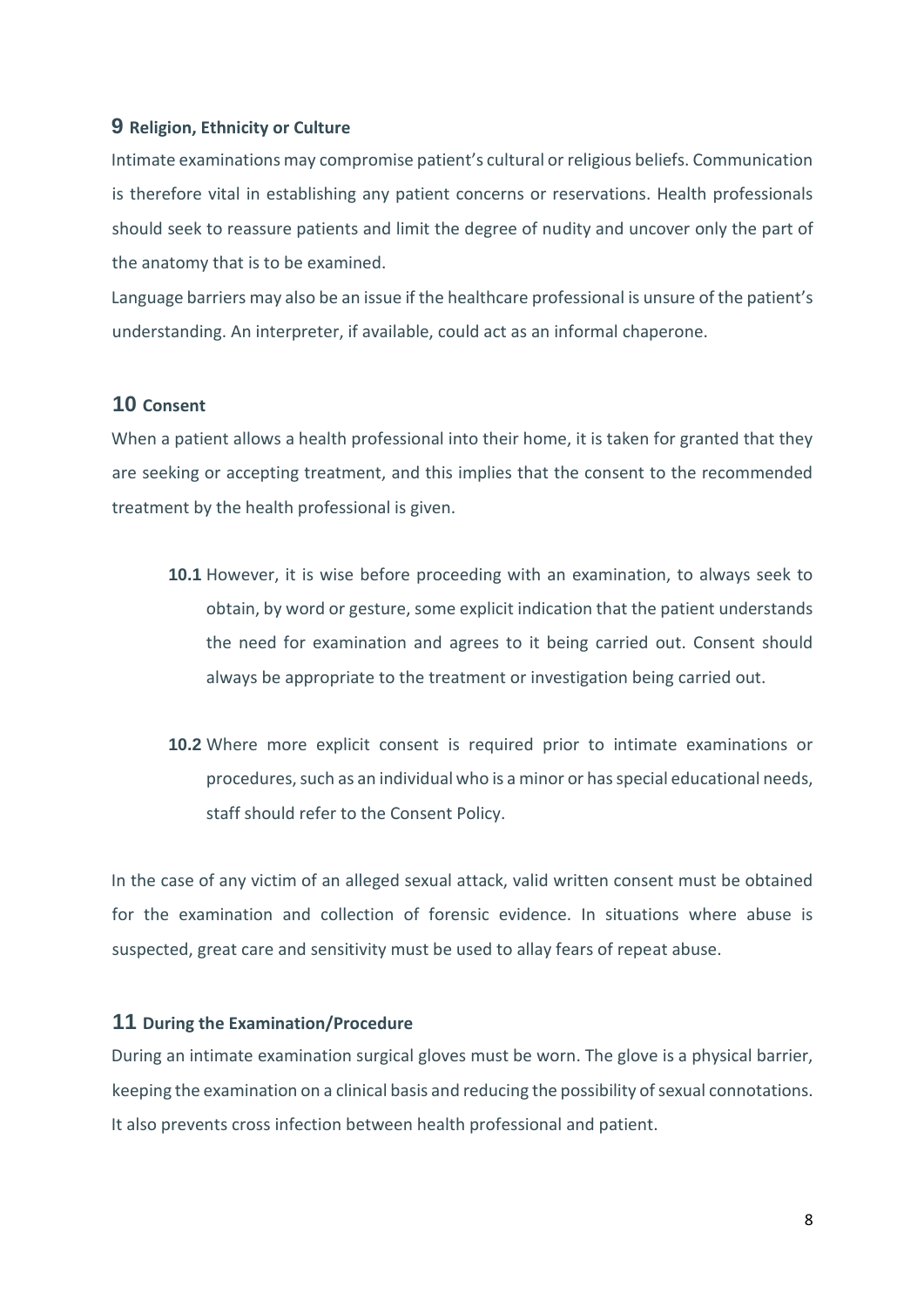- **11.1** Only in life-saving situations, where gloves are not available, would it be deemed reasonable not to wear them. However, health professionals should always carry gloves when on call.
- **11.2** Do not assist the patient in removing clothing unless you have clarified with them that your assistance is required. (This should also be documented)

**11.3** Any request that the examination be discontinued should be respected.

# **12 Summary**

The health professional / patient relationship is based on trust and most patients are not concerned whether a chaperone is present or not. However, regardless of the length of time the patient is known to the health professional, they are still entitled to a chaperone if they feel one is required.

Health professionals should note that they are at an increased risk of their actions being misconstrued or misinterpreted, if they conduct intimate examinations where no other person is present.

However, accurate contemporaneous record keeping i.e. taking a history and recording such should justify the need for any subsequent examination.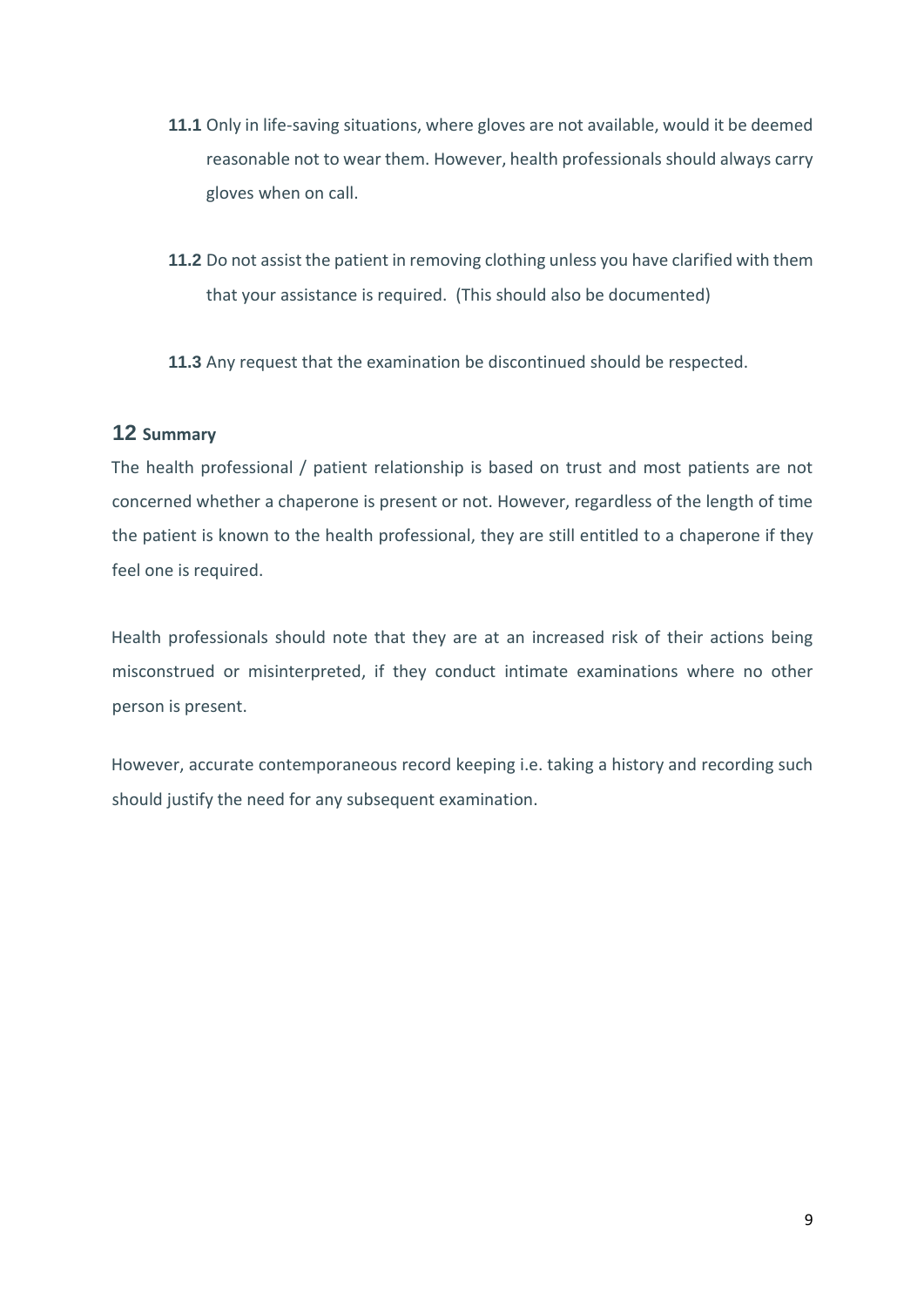#### **Appendix 1: CHECKLIST FOR CONSULTATIONS**

- **1.** Establish the need for an intimate examination and discuss this with the patient
- **2.** Explain why the examination is necessary and give the patient the opportunity to ask questions or raise concerns. Be courteous and offer reassurance
- **3.** Offer a chaperone
- **4.** If the patient does not want a chaperone, record that the offer was made and declined in the patient notes
- **5.** If the clinician feels uncomfortable performing the examination without a chaperone but the patient declines, defer the examination, arrange for a colleague to review the patient or arrange onward referral
- **6.** Obtain patient consent before the examination and be prepared to discontinue at any stage if the patient so requests – remain alert to any verbal or non-verbal indications of distress
- **7.** Allow patients privacy to undress and dress, particularly if there is a chaperone in the room. When undertaking such examinations, provide appropriate cover - sheet/blanket to maintain a patient's dignity during the examination
- **8.** Explain what you are doing at each stage of the examination, the outcome when it is complete and what you propose to do next
- **9.** Avoid unnecessary personal comments ensuring the discussion is relevant to medical need
- **10.** If a chaperone has been present, record that fact along with the identity of the chaperone in the patient's notes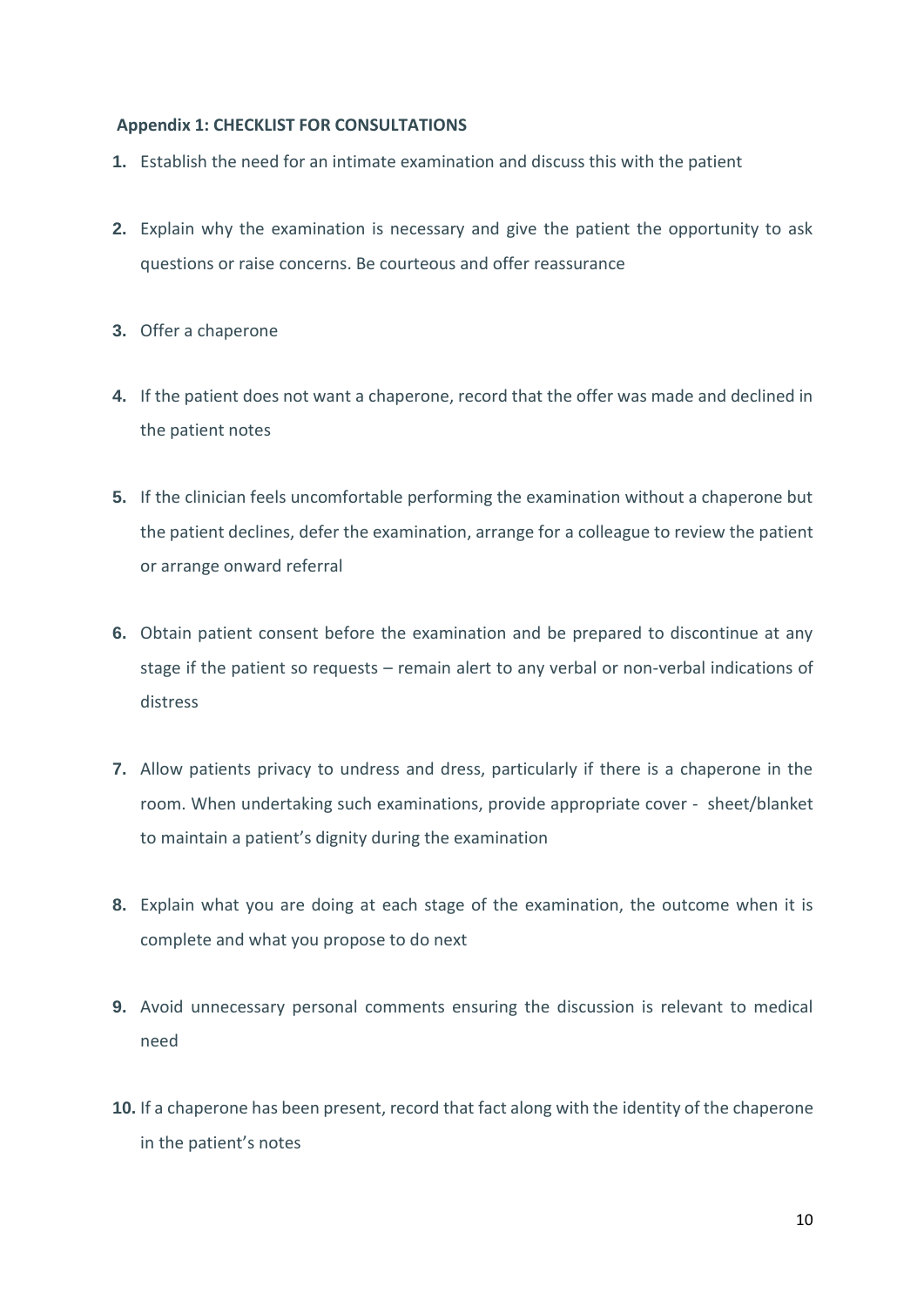**11.** Record any other relevant issues or concerns immediately following the consultation.

## **Appendix 2- MENTAL CAPACITY ACT 2005 – QUICK REFERENCE**

# **KEY POINTS:**

- **1.** Assess the person's capacity
- **2.** Presumption of capacity
- **3.** Capacity is decision specific
- **4.** Encourage assist and support
- **5.** Make a record of assessment
- **6.** An unwise decision does not imply incapacity
- **7.** If a person lacks capacity consult with others
- **8.** Any act must be in person's best interest
- **9.** Act applies to age 16+
- **10.**Consider less restrictive options.

**Principles<sup>1</sup>** ü Assumption of capacity ü Help and encourage people to have capacity ü People are entitled to make unwise decisions ü Decisions for person without capacity: best interests ü Least restrictive option ü Any decisions must be made in person's best interests ü Any decisions must be recorded.

### **Definition and test of incapacity**

Is there an impairment of, or disturbance in, the functioning of the person's mind or brain? Does the impairment make the person unable to make the decision? Can the person:

- $\checkmark$  Understand the information relevant to that decision? ü Retain that information?
- $\checkmark$  Use or weigh that information as part of that process of  $\ddot{u}$  making the decision?
- $\checkmark$  Communicate their decision?

<sup>1</sup> Devon Partnership NHS Trust Mental Capacity Act Quick ref 123/10/07